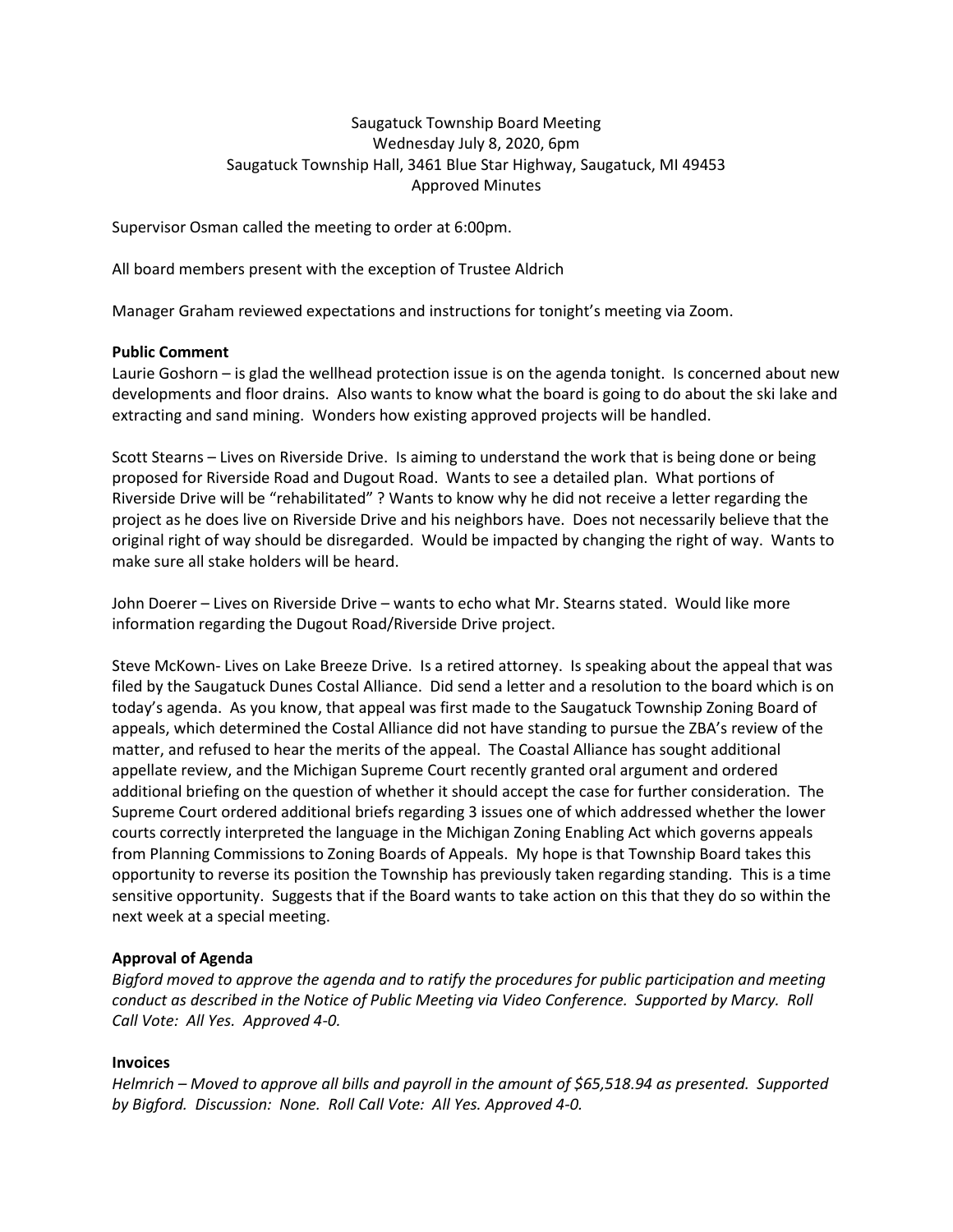## **Treasurer's Report**

General fund bank balance = \$2.7 M – Down \$100K slightly from May 31. Budget v. Actual through June was \$427K positive, an increase from May; spending ended FY at 30% under budget while revenue finished at 7% under at the close of Fiscal Year 2020. This is across all Funds. Water Projects Fund in particular spent well below budget as revenue for hook-ups was well ahead of budget. In General Fund alone, revenue hit 97% of budget and expenses came in at 83% of budget. CD Value= \$760K up \$4K from May. FYE 2020 (through 6/30/20) FY ended with no department overages to reconcile. Revenue for all forms of permits combined was 88% above budgeted amount. State Revenue sharing came in slightly above budget, but is expected to trend lower in the new FY. Summer Tax bills were sent and hit July 1. Encouraging taxpayers to pay by mail or online to lighten exposure in office. Pending legislation in Lansing may extend due dates and interest rules if taxpayer applies for the extension.

#### **Minutes**

*Marcy moved to approve the minutes as presented from the June 10, 2020 Saugatuck Township Board meeting. Supported by Bigford. Roll Call Vote: All Yes. Approved 4-0.*

## **Correspondence**

McKown Letter – Regarding Saugatuck Township's position in Coastal Alliance Appeal McIlwaine Letter – Regarding Planning Commission Appointments Cook Letter – Regarding appointing a Historic District Commission Fall Letter – Regarding Short Term Rentals

## **Planning Commission Appointments**

Osman – we have 2 terms on the Planning Commission that are expiring. Invited the applicants that are part of the Zoom call to introduce themselves.

Richard Brady -has an application in for the Planning Commission and for reappointment to the Zoning Board of Appeals. Has lived here since 2010. Wants to see a community that grows and keeps in mind the health and security of its people. Is out of town 3-4 months a year.

Daniel Defranco – is applying to the Planning Commission. Has lived in the township since 2016. Is very involved in the community. Works in a community business. Works full time teaching philosophy at Grand Valley State University. Has taught many subjects that are relevant to work on the Planning Commission. Got into local politics due to a sandmining operation in his neighborhood. Learned quite a bit about Michigan Zoning and Enabling Act through that process. Is currently involved in local government. Was appointed to serve as a representative for the Township on the Tri-Community Recycling committee. Would like to bring more resident involvement to the Planning Commission. The Planning Commission not only needs to deal with issues brought before them, but also with looking forward and making plans that are transparent and take into account all of the stakeholders in the community. Would like to engage in proactive planning. Would be diplomatic and would really listen to stakeholders if appointed. We are dealing with many challenges right now: rising water levels, invasive plants, a pandemic, and struggling businesses – thinks that having a plan will help anxieties around these issues.

Denise Shipley – has lived in the township for 20 years. Has followed local development. Has strong researching skills. Loves critical decision making especially regarding the place she lives and loves. Has begun a planner program through Michigan State University. It's fascinating.

Helmrich – question for applicants – have you read the Tri-Community Master Plan? Shipley – no I have not, but will read it going forward. Defranco – has gone through most of it. Thinks it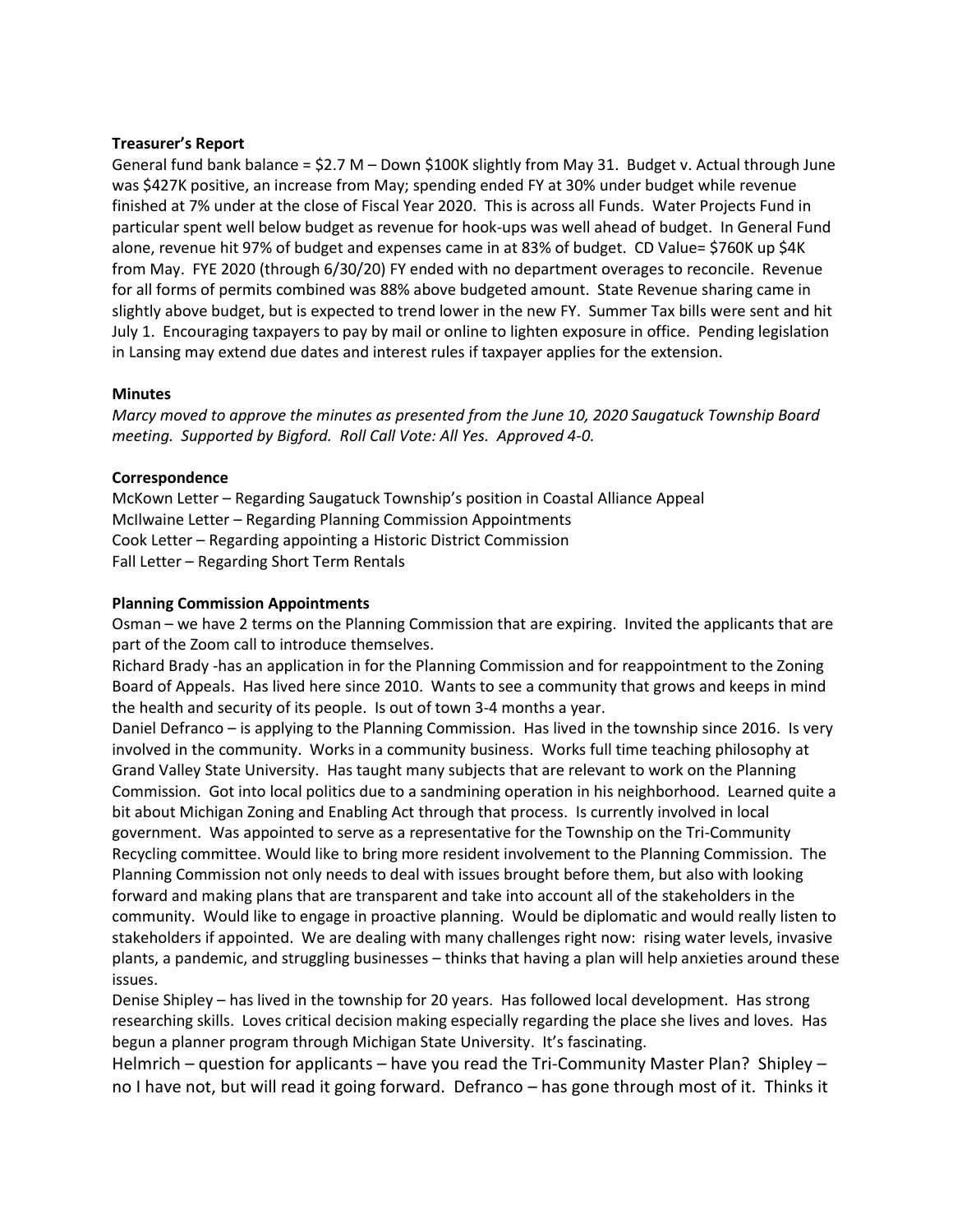is impressive. It may need some updates. There is interest in collaborative efforts with the City of Saugatuck and Douglas. There is opportunity to further these ideas and suggestions. Much of it is based on resident surveys. Would like to use the Master Plan as a guide for decision making. Brady- has not read the Master Plan. Will do so going forward. Helmrich – question – please discuss 1 or 2 issues that the Planning Commission should address or take up moving forward? Defranco – Mineral Extraction – we need to be more confident in knowing the law. We should be more educated regarding this issue and explain fully why decisions were made. Affordable Housing and High-Speed Internet are issues in need of attention as well. Shipley – transportation is an important issue while keeping the character of the area. Is interested in traffic on the waterways, traffic on bike paths and parking. How do we keep people safe and uphold the environment in regards to transportation. Brady – what interests me is how potential growth is managed and health and safety is preserved. It's important to take into account what the current residents want. Bigford – my questions regarding being proactive on the Planning Commission have been answered. Wanted to clarify if Chris Lozano is on the call. No he is not. Marcy – appreciated all of the proactive ideas from the candidates. Has studied the applications and supplementary information and does not have further questions. Osman – is a little concerned about an applicant that is not around for 3-4 months. Quorums are necessary to take action. Appreciates that Brady was upfront about this. Shipley is available in the winter. Brady is available remotely when he is away. Defranco is here year-round. Helmrich wants to confirm that there are 6 applicants for the 2 open seats on the Planning Commission including one incumbent and 3 of the applicants are on the call today. Osman – that is what I understand. Osman we have 3 impressive applicants here with us tonight. *Osman moved to appoint Daniel Defranco and Denise Shipley to the Saugatuck Township Planning Commission for a term of 3 years. Supported by: Marcy. Discussion: Helmrich- wants to thank all of the applicants and to thank Andy Prietz for his service on the Planning Commission. Bigford – is so pleased that we have had a number of applicants for our open seats recently. Many of the applicants would be great in these positions. Encourages applicants that were not chosen to reapply for other positions as they come up. Is impressed with the forward thinking expressed by the applicants. Osman – wanted to thank Shipley for taking the initiative to enroll in the Citizen Planer Class. These are excellent courses and Defranco has experience in Planning Commission dealings and has a good vision for the Township moving forward. Roll Call Vote: All Yes. Approved 4-0*

## **Zoning Board of Appeals Appointments**

Osman – we have one regular term expiring and two alternate terms expiring. Is much less concerned about year round attendance for an alternate position. If there are applicants on the call please introduce yourselves. Richard Brady – I am currently one of the expiring 3 year term alternates. Would like to be considered for reappointment. Patrick Stewart – would like to be considered for reappointment for an alternate position. Will also be out of town periodically throughout the year, but also is available remotely. Osman- is Rex Felker part of the zoom call? No. Mike O'Brien – has lived in the Township for 21 years. Has a strong commitment to public service. Served in the Marine Corp for 6 years. Worked in St. Louis for an organization called Grand Center that worked to redevelop St. Louis' arts and entertainment district. Did a lot of work related to planning and zoning. From 1999 to 2005 was the Director of Real Estate for USF Holland, a \$1 billion LTL trucking company operating 74 freight facilities in 18 states. Was responsible for project justification, site selection, negotiating land purchases, and securing all zoning approvals and permits. Worked closely with a wide range of government, private, and public stakeholders. Learned a great deal about sound planning through this experience. Later worked for Bluewater Wind Energy as the Director for the Great Lakes region. Led projects for this leading developer of offshore wind energy. Through these projects acquired a deep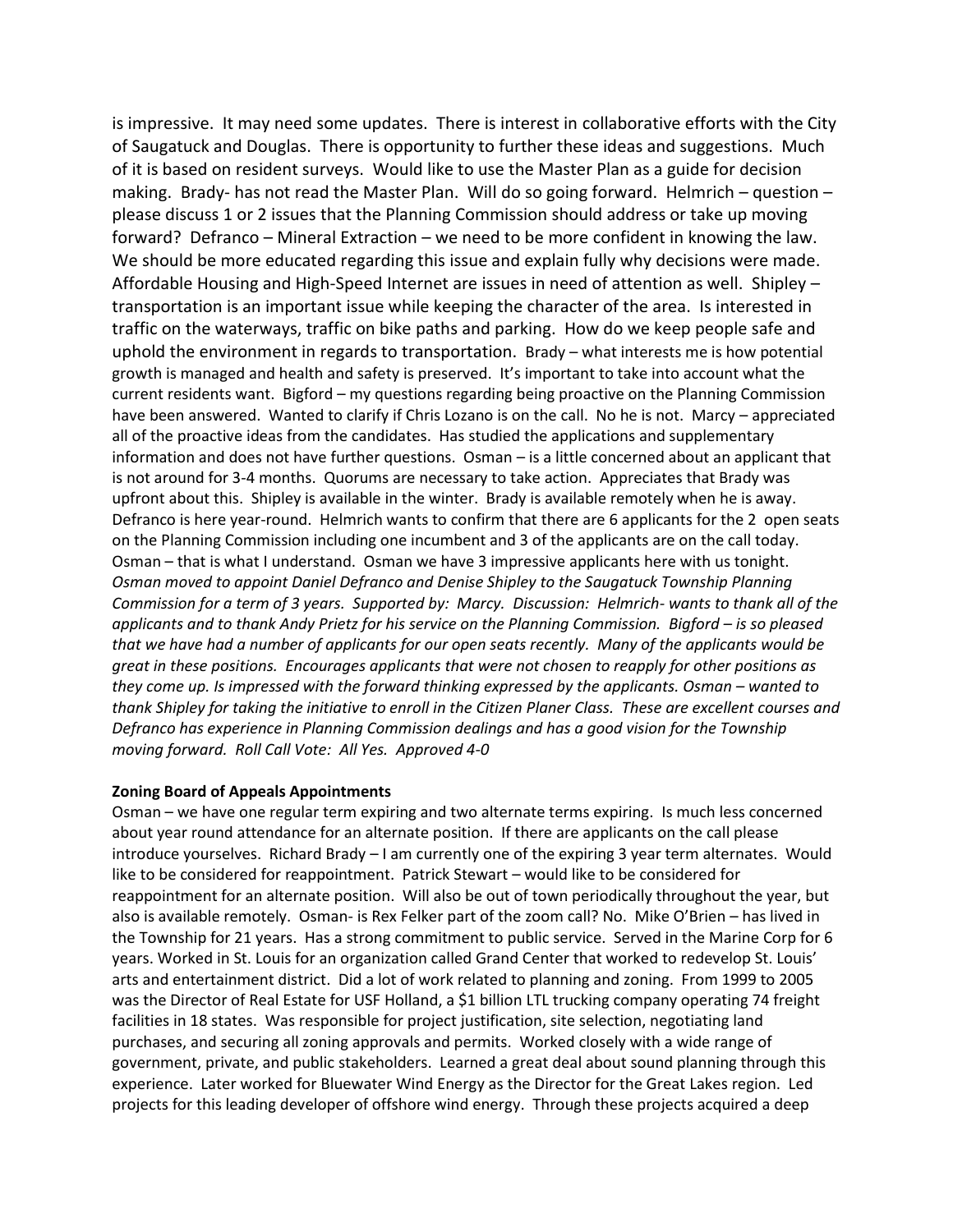understanding of the permitting environments across local, state, and federal jurisdictions . Has also served on the City of Saugatuck's Planning Commission. Looks forward to the opportunity to serve. Osman – do we have questions for our applicants? Marcy – Mike you participated in the City's master plan and the tri-community master plan, correct? Mike – Yes, it has been a while. It's a great opportunity to reach out to community members and solicit input. Tri community collaboration and cooperation is so important. Helmrich – question of Mr. Obrien – are you still traveling? Obrien- works for Herman Miller currently. Has 6 months left on that contract. Does has a great deal of flexibility with his schedule. Osman – a key part of the job of being on the Zoning Board of Appeals is being able to say no to people. Do you thing you would be able to say no even if it is a friend or neighbor? O'Brien – yes. Knows how it is to be on both sides of this. Stewart  $-$  yes. It is an exacting task. If we do our jobs then the people receiving the no will have a clear understanding of what the issues are and why they are being told no. It does not need to be an adversarial situation. Brady – is ok with saying no. Believes we need to do what is right and best for the Township. Helmrich – how many times have you served as an alternate (Brady and Stewart)? Brady – a number of them. Patrick – unfortunately only on one. But tries to go to or follow all of the meetings. Osman – question for Brady and Patrick – do you prefer to remain an alternate or would you prefer to be a regular member? Brady – Alternate works well for me. Stewart – Mike is a resource that we can not afford to lose, will step aside. Alternate makes more sense for me with my schedule. Helmrich – clairified which applicants were on the call and those who were not. Bigford- all of the applicants were invited to be on the call, correct, Manager Graham? Graham – yes all applicants were invited and encouraged to participate in the call. *Marcy moved to appoint Mike O'Brien to the Saugatuck Township Zoning Board of Appeals for a term of three years (July 1, 2020-June 30, 2023). Supported by Helmrich. Discussion: Bigford – Wants to thank Rex Felker for his service. O'Brien brings a great deal of energy and relevant knowledge and experience. Does think we are making the right decision. These are difficult choices. Roll Call Vote: All Yes. Approved 4-0. Helmrich moved to reappoint Richard Brady and Patrick Stewart as alternates to the Saugatuck Township Zoning Board of Appeals, each for a term of three years (July 1, 2020-June 30, 2023). Supported by Bigford. Discussion: none. Roll Call Vote: All Yes. Approved 4-0.* 

#### **Tri-Community Joint Board/Council Meeting**

Helmrich – wants to keep this item on the agenda until it comes to fruition. Is still in contact with collegues in the two cities. The consensus is that we want this to be an in person meeting, and also want the public to attend. Someone suggested doing outdoor meetings. Is October a good target? Marcy – October might not be good for council members due to campaigning. Bigford- would support an outdoor meeting and a meeting in October. Osman – thinks it would be better to wait until after the election as the council members may change. Helmrich will share this information and get feedback.

#### **Joint Planning Commission/Township Board Meeting**

Helmrich – it is recommended that this happen annually. Has shared this with the Planning Commission and our Zoning Administrator. Believes this is a priority. Monday the 28<sup>th</sup> of September at 5pm? Before the regular Planning Commission meeting that day. Bigford, Osman, Marcy- yes that date works. Osman- we can make this a target date. Helmrich will share this with the Planning Commission. We are hoping for an in person meeting.

#### **Wellhead Protection Ordinance**

Graham – On May 13, the Township Board voted to table consideration of a Wellhead Protection Ordinance until an undetermined date. The Wellhead Protection Team had a meeting on Thursday, June 25. This group was under the impression that the grant funding used to finance the work of the team was at risk due to the COVID-19 pandemic. There have been some developments and they now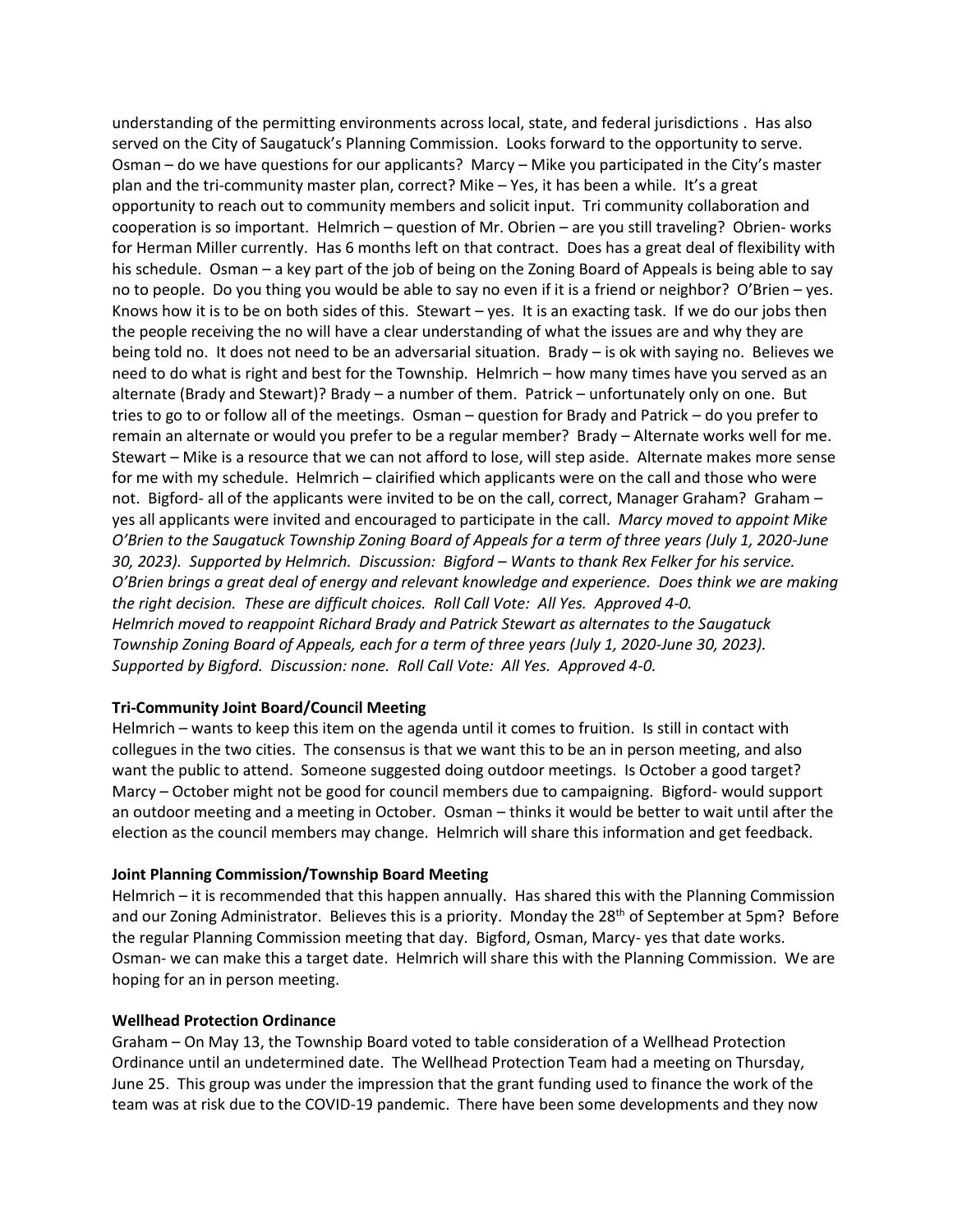believe that funding may again be available. They recommend that the Township Board revisits this topic and considers the adoption of a Wellhead Protection Ordinance. If the Township Board keeps this topic tabled beyond September 2020, it has been suggested to notify the KLSWA Manager, Daryl VanDyke to request the activity be included on a forthcoming Wellhead Protection grant application to the state. If you want staff to prioritize this over the next few months we can take this on. Osman – the ordinance that the City adopted is in the packet as well. The work load for participating is pretty minimal. Graham – both Douglas and Saugatuck City have both have adopted Well Head Protection Ordinances, but their landscapes are much different than ours. We have many different land uses in the Township. That is something that staff would need to address. The impacts of grandfathering would also be something that staff would need to attend to with our council. Osman – I agree. I think that assisting Kal-Lake with their grant applications is good and it shows that we want to work together. Would support a motion to direct staff to do that. Marcy – Graham – Is there capacity now? Or would later be better? What would be the repercussions to wait? Graham – Yes we have capacity now to take this on. Next steps involve some outsourcing. *Marcy moved to direct staff to prepare a draft Wellhead Protection Ordinance for future Township Board consideration. Supported by Bigford. Discussion: Osman September is a good target, but if it cant be done by then, it is understandable. Roll Call Vote: All Yes. Approved 4-0.*

## **Investment Policy and Policy Update**

Helmrich – Bigford and I have jumped on this project. We have conducted 2 meetings. One with Chemical Bank and one with CLASS which is a municipal pool that is used by many townships. We have two more meetings in the works that we will try to conduct next week. We are trying to get more information on investment products. We only have the one CD right now. That is our only product. We continue to maintain about a 14-month cushion of expenses in our general fund which is very healthy. We hope to have a recommendation for the Board in August. Bigford – our intent was to be great stewards of the Township's money and to put it to work for us in safe and responsible ways. Jon and I have been learning a great deal and it has been very enjoyable in that sense. We are learning about what is available and what other municipalities are doing. We are not on a time crunch so we will do this right.

## **Public Water and Wastewater Rate/Connection Fee Study**

Graham – Staff has been working with Prein&Newhof and Dana Burd, the Township's engineer to develop a scope of services to use to review the condition of the Township's public water and wastewater system, ownership obligations, anticipated extensions, etc. to set a more sustainable rate/fee structure for the future. This project will require assistance from legal counsel, engineers, and a financial consultant and funding was included in the FY 2020-2021 budget in alignment with the 2020 Township Board Goals. This does not need to be bid out as it falls under professional services. This is the first step in addressing some of the township's utility based challenges. This work will be the justification that the township needs to address some challenges going forward in regards to the utility system. Bigford – This has been budgeted for, this is a goal identified by the board, it is a complex issue and it is important that we take these first steps. Helmrich – this is moving a little quicker than we anticipated. Is happy to see this moving forward. This is budgeted for and the summary is very helpful. Graham- please see page 59 in the packet. The timeline for this project will be approximately a 6 month process. *Helmrich moved to authorize the Township Manager to proceed with the proposed Public Water and Wastewater Rate/Connection Fee Study project and sign the attached professional service agreements and/or engagement letters, as applicable. Supported by Marcy. Discussion: none. Roll Call Vote: All Yes. Approved 4-0.*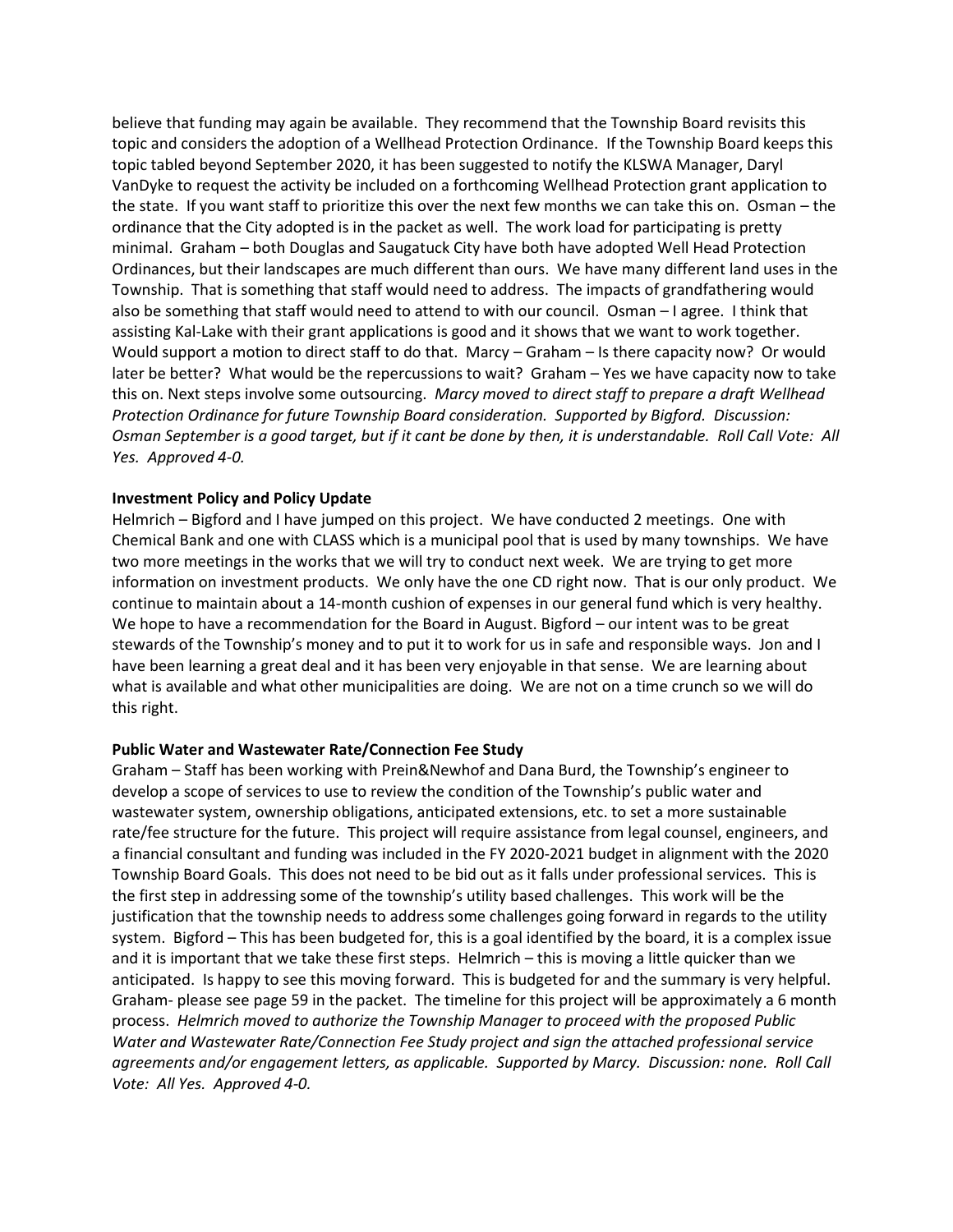#### **Roadway Maintenance Program and Funding Review**

This has been discussed by the board on several occasions. It has been budgeted for. The Township's current road plan ends after 2021. The Township should start thinking about what comes after that timeline. This will help to justify what roads are being selected. Please see page 76 it does a good job identifying the specific topics that will be covered. Craig Atwood, the Allegan County Road Commission Managing Director has had all good things to say about this proposal. *Marcy moved to authorize the Township Manager to proceed with the proposed Roadway Maintenance Program and Funding Review project and sign the attached professional service agreement as applicable. Supported by Bigford. Discussion: none. Roll Call Vote: All Yes. Approved 4-0.*

## **Participation in Public Meetings via Remote Access Post COVID-19**

Marcy – started researching this when she first begun as a trustee. Thinks that we need to look into voting remotely if the Governor is not able to extend the order allowing for virtual meetings. There have been several bills that have started then died that were aimed at preventing this. Active military can vote remotely. Spoke with the Chairperson of legislation at MTA who confirmed that those bills died on the vine. There is nothing in the Open Meetings Act or in Michigan Law that states that Board members attending electronically can not vote. You still have to have a quorum present in person. And all votes must be done via roll call. The Allegan County Board and the Library of Michigan both allow for remote voting and I have provided their requirements for that. Also members that are not physically present would not get their per-diem. Is concerned about people that are compromised and do not want to attend physically or for people caring for very sick individuals who can not attend physically. Does not support using this so one can simply go on vacation. Hopes that we can direct staff and myself to work on a policy to carry us forward past executive orders. Osman – so you would gather information and put together a proposed policy to share with Griffin and our attorney for edits and then take action on it? So we would have an in person quorum. I think this is reasonable especially if you are doing the legwork. Suspects that the executive order is going to remain in effect for at least one more month. So we have some time. Graham – sounds reasonable, happy to help. This seems like a perfect fit to the administrative policy handbook. Osman – This sounds good and we do not need to take any further action on this today. Bigford – thanks Brenda for doing the work on this.

#### **Planning Commission**

Helmrich - The Planning Commission met via Zoom on June 22, 2020; 6 members present, one absent. A dozen public comments on the site plan at Old Allegan &  $63<sup>rd</sup>$  (Albie B's property); mainly residents of Hawthorne Court expressing concerns over traffic and safety, hours of operation, and fact that the entrance to the warehouses and storage units is so close to their homes. Approved plan from BuildSB (Scott Bosgraaf) for additional warehouses and storage units on 135<sup>th</sup> Avenue, west of Blue Star with a dozen conditions including additional windows and landscaping. Approved the plan for 44 buildings at Just Amere (Albie B.) with 13 conditions including language on potential contaminants on the site and drainage issues. Zoning Administrator presented the review of the Master Plan shared with the Township board last month. I shared the board's desire for the PC and ZA to begin a review of the ordinances for lot and house minimum sizes and suggestion that we plan a joint Board/PC meeting in the near future to review the Master Plan together. Reminded commissioners Prietz and Lozano that their terms are expiring and will be considered at the Board's July meeting.

## **Road Commission**

Marcy - in regards to the gentleman who spoke earlier, Mr. Stearns, regarding dugout road and 63rd. Couldn't his questions be addressed in one of our road plans? Could we find out through Craig? Graham- yes I would be happy to help. Mr. Stearns and Mr. Doerer, please call me at the Township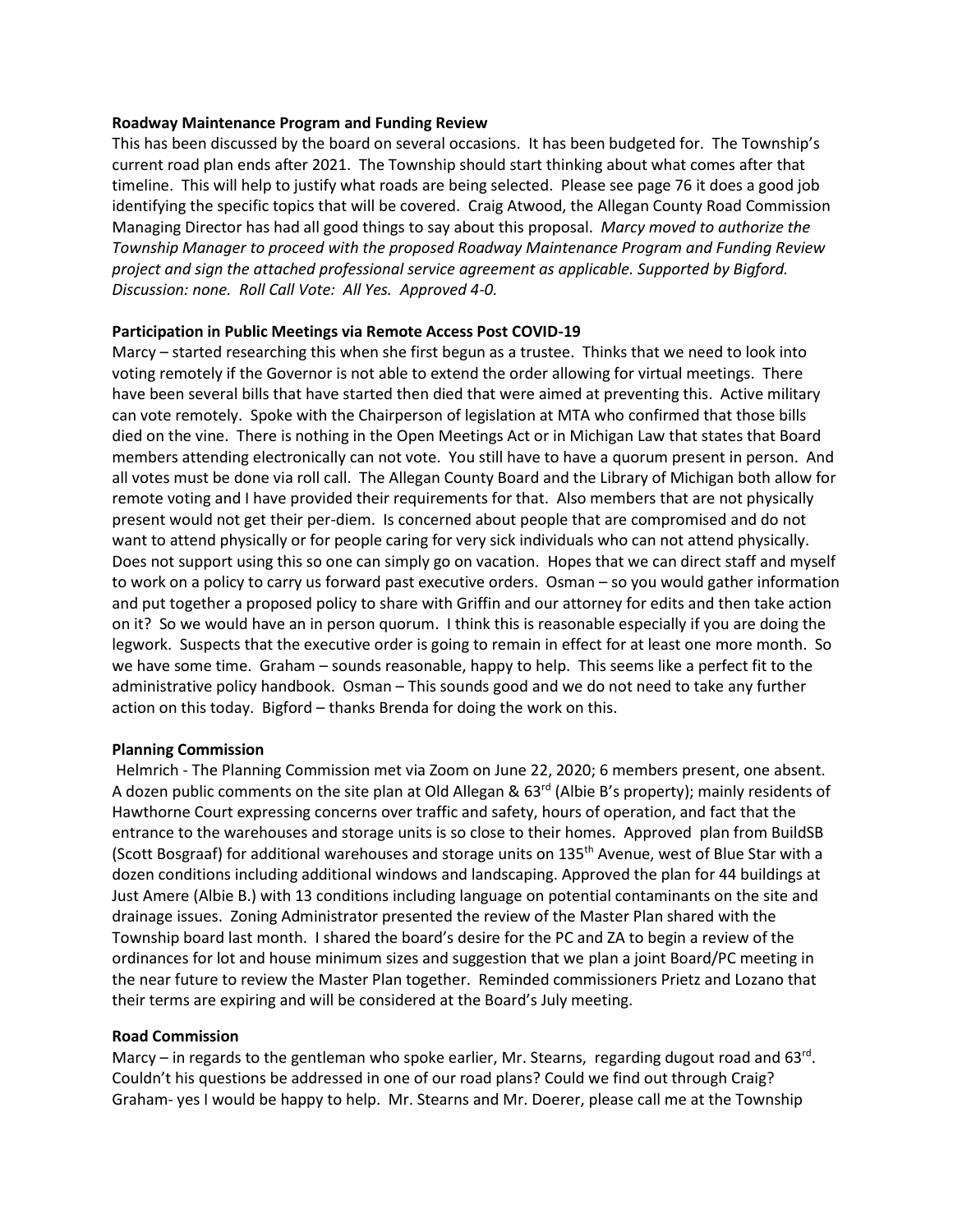Office this week and I can fill you in and show you the documents that I have in regards to this project. You can also reach out to the road commission for more detailed information.

#### **Parks Commission**

Graham – information from an email from Jim Searing – The Parks Commission met on July  $1^{st}$  at the River Bluff Township Park. The Parks Commission is working on a donation policy and anticipates taking action on adopting this at their August meeting. The Township Board can consider this at its September meeting. There has been some concern with people dumping household garbage at River Bluff Park. This is not a new problem and this is something that the Township is working to address. The Commission discussed changing the use of the special use section of the dog park to create a second small dog area. They are still working on getting estimates for the pavilion at River Bluff Park as well as some work on the fence at the dog park. They are also getting cost estimates on replacing the swings at River Bluff Park and are considering how they can assist the Township in planting additional trees at the Township Hall and in the Township Parks.

# **Kalamazoo Lake Water and Sewer Authority**

Graham – had a very productive meeting with Mike McGuigan the Townships Representative on the Authority – spoke about setting up a future workshop via special meeting for the Township Board to go over some of the future utility challenges and also to clarify the relationship and obligations and responsibilities between Kal-Lake and the Township. Would like to garner interest from the Board in this. Osman/Marcy – that's a great idea.

## **Emergency Services Committee**

Graham – spoke with Tony Schippa this morning- we are still at the point of waiting for the final agreement from Life Ambulance.

## **Interurban**

The Cares Act reimbursement for this year and next year will cover the lost farebox revenue and expenses. We now have a second bus scheduled and are allowing 4 passengers on our larger buses and 3 on the smaller buses. When we move into the Safe Start phase five (possibly July 1) we will consider increasing to a 50% occupancy depending on state guidance and begin fare collection. Plans for celebrating our Birthday at the July 1 Music in the Park event have now been postponed until sometime in August. Also talking to the City of Douglas about possibly adding our celebration to a Douglas Social/Sesquicentennial celebration. The board approved the annual L4029 form to approve the .4815% millage rate for the December 2020 tax collection. Submitted by Lori Babinski, Saugatuck Township Representative.

## **Open Board Report**

Helmrich – the Township may want to consider adopting a resolution relative to wearing masks in the Township offices.

Marcy – Would be open to discussing a resolution regarding masks as well.

## **Manager Report**

Before you are updates in regards to the Township goals. As well as some budget documents associated with the end of last fiscal year. Explained the color-coded progress tracker. Updated the Master Projects List.

The MERS Pension went from 44% funded to 47% funded. I know this has been a priority for the Board.